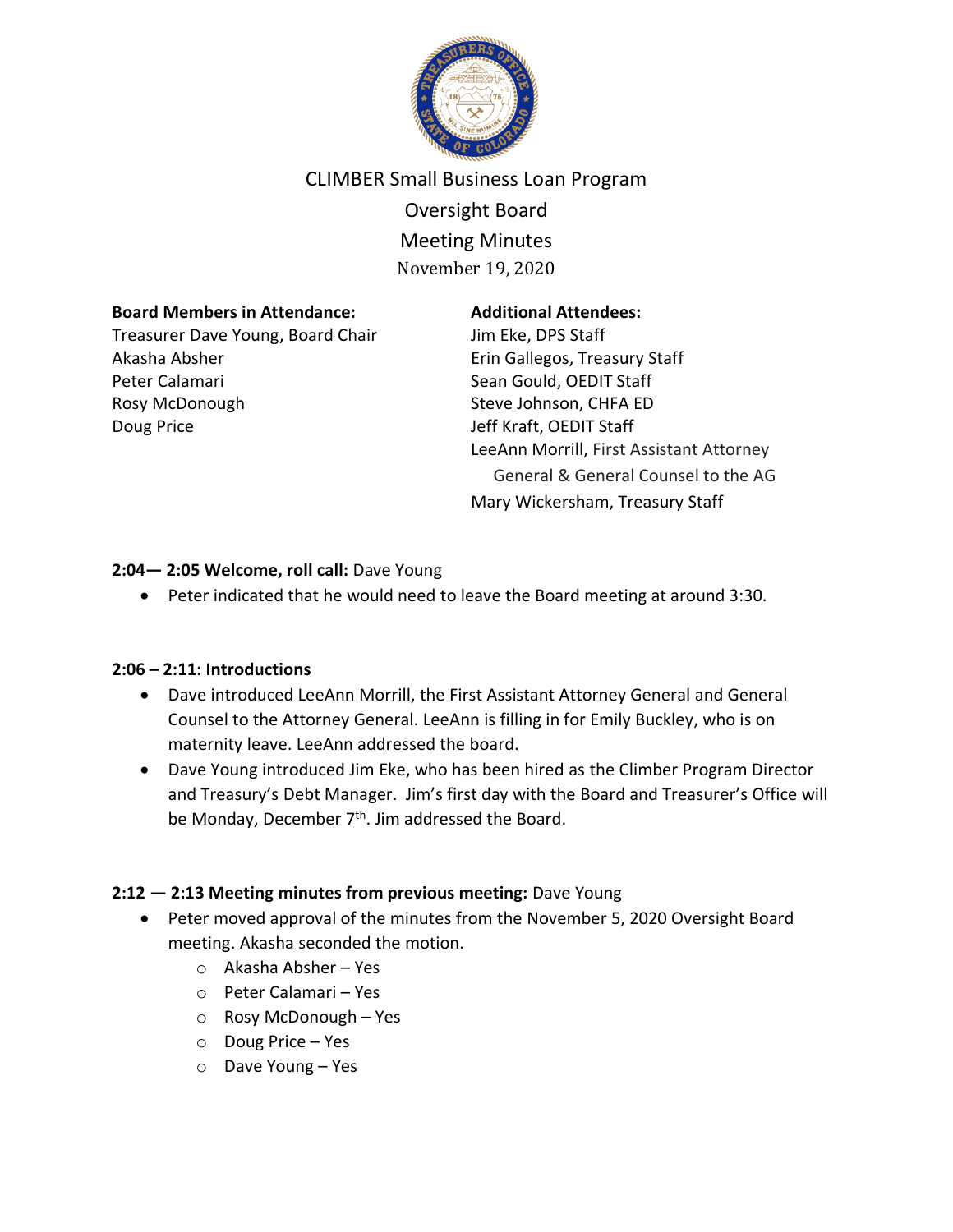CLIMBER Small Business Loan Program Oversight Board Meeting Minutes November 19, 2020 Page 2

#### **2:13 — 2:26 Updates:**

- **Fundraising:** Mary Wickersham, Peter Calamari
	- $\circ$  The volunteer fundraising team is conducting calls with banks to get contibution commitments to meet the Board's CLIMBER program launch deadline. Governor Polis is assisting with those calls. Mary recognized the fundraising efforts of the fundraising chairs Kent Thiry and Blair Richardson, and thanked Peter for being on the calls with the banks. She also thanked Doug for being on calls when Peter could not participate.
- **Timeline:** Mary Wickersham, Jeff Kraft
	- $\circ$  The Board's initial work is close to being finished. Mary will update the end dates on the spreadsheet and send a new version to the Board. The timeline is a constantly evolving product and can be modified as needed in the future. Staff is making progress with CHFA in that the MOU has been signed and the contract is under discussion. Additionally, Mary will be meeting with the CHFA project team to get their work started.
- **Tax Credit Sale:** Mary Wickersham, Dave Young
	- $\circ$  Mary indicated the tax credit sale is on track for December 18<sup>th</sup>. Dave and Mary had a discussion on including the Gantt chart spreadsheet as part of the legislative report due November 30<sup>th</sup>.
- **Legislative Special Session:** Dave Young
	- $\circ$  Dave updated the Board on the Governor's call for a Legislative Special Session that will start on Monday, November 30, 2020. Treasury is working to develop a bill for the Special Session that will improve the statutes regarding insurance premium tax credit sales.

**2:26 — 3:29 CLIMBER products and underwriting terms—refinancing and adjustments for underserved and demographics:** Jeff Kraft, Sean Gould, Akasha Absher, Rosy McDonough

• Sean presented information regarding the historic and current lack of capital for underserved communities, for women-, minority-, and veteran-owned small businesses, and for rural small businesses. He indicated that entrepreneurs face geographic, demographic and wealth barriers exasperated by a capital market structure that does not support many of the entrepreneurs he identified. The data and research analysis he presented shows that there is a need for government programs to address the shortfalls in the private market and federal programs. The CLIMBER program is designed to fill those gaps. Rosy emphasized that this statement shows the importance of why the Board is so important in serving these communities and Colorado as a whole.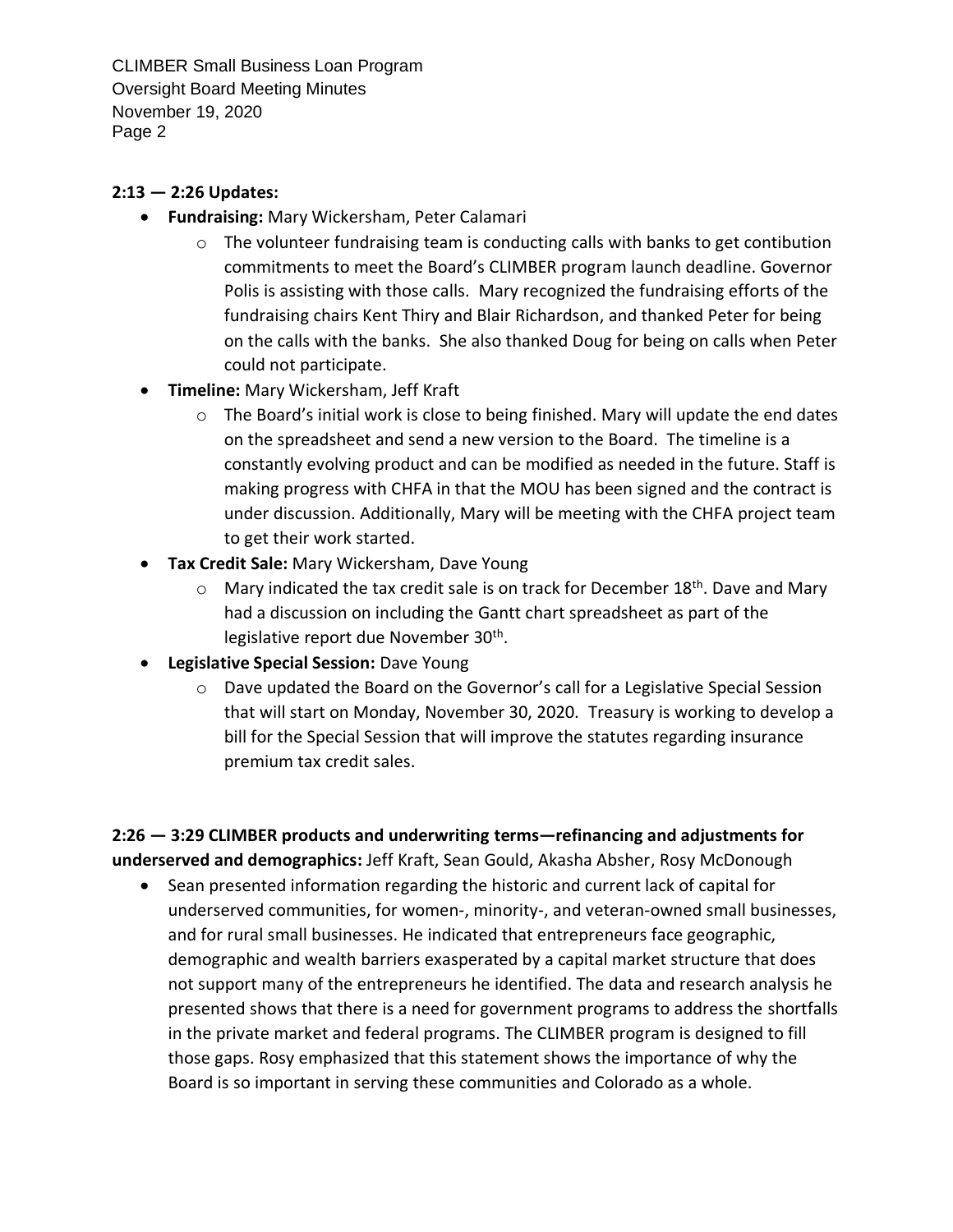CLIMBER Small Business Loan Program Oversight Board Meeting Minutes November 19, 2020 Page 3

- The Board reviewed the CLIMBER products and underwriting terms document. Jeff summarized past topic discussions and stopped for further discussion in places that still need work. The definition of working capital will need additional review by the Attorney General's Office. Mary indicated she received some questions from lenders regarding provisions to ensure that businesses are using the funds appropriately. Jeff recommended the Board allow CHFA to finalize the borrower use of funds certification since it is extremely technical. Steve Johnson from CHFA said his attorneys would be able to craft some wording to protect the Fund. When the Board votes on this section, it would vote on guidelines and guidance for CHFA. The Board conducted a discussion on direct tracing of the business' funds, and on loan terms and credit enhancement. Jeff presented document changes and those items that need further consideration. Issues discussed were refinancing, credit enhancement, line of credit and credit card payments. Mary explained that some potential contributors were confused and hesitant that the loans may not all be term loans. CHFA would like some more precise language regarding the credit card payments for the benefit of the bankers. CLIMBER loans would need to be repaid first if there were deleveraging efforts.
- Akasha moved for approval of the two documents presented by Jeff, incorporating the edits made and subject to final approval by the Attorney General's Office. Doug seconded the motion.
	- a. Akasha Absher Yes
	- b. Peter Calamari Yes
	- c. Rosy McDonough Yes
	- d. Doug Price Yes
	- e. Dave Young –Yes

## **3:27 — 3:40 CLIMBER legislative report:** Mary Wickersham

- The Report is required by statute and will be sent to the Joint Budget Committee and the other members of the General Assembly. The first report is due November 30<sup>th</sup> and is required every six months during the deployment period of the fund. Once that period is over the report will become an annual report. The Board was asked to send comments and suggestions regarding the draft report to Mary and she will incorporate them into the final report. Once finished the board will meet to approve the report.
- As he had indicated at the beginning of the meeting he would need to do, Peter left the meeting at 3:32.